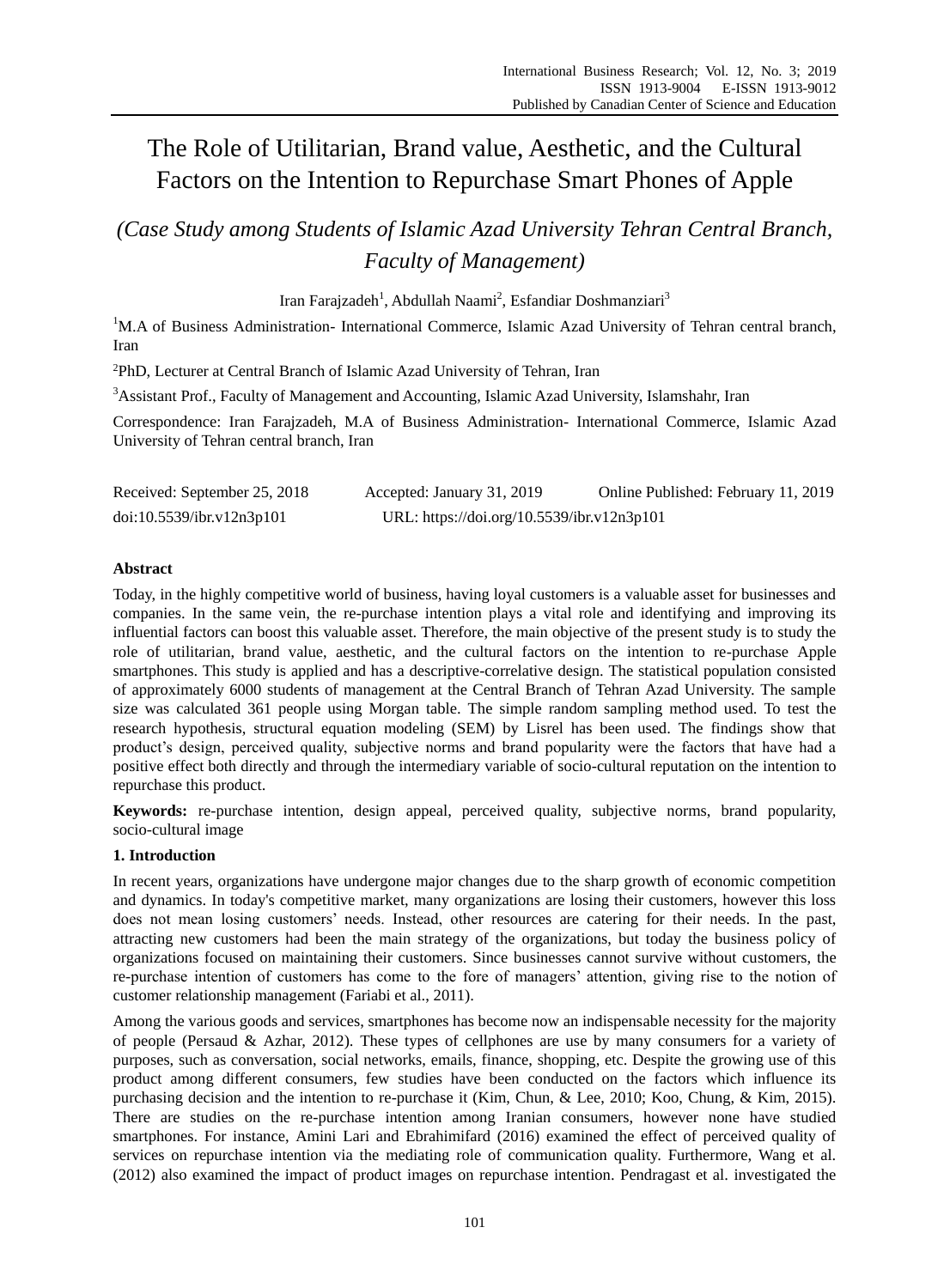impact of experience of a product on repurchase intention.

Most of these studies have examined the impact of one or more limited factors on purchase intention, while the customer purchase decision-making is a complicated process, which involves a variety of factors. In addition, a review of the existing literature shows that there is a gap of research on the factors affecting the repurchase intention of smartphones in Iran. Most of the studies conducted in Iran examine the effect of satisfaction, customers' loyalty and brand dimensions on repurchase intention, and the impact of other variables such as product design, perceived quality, subjective norms, brand popularity, and social reputation of brand are unclear on repurchase intention.

Therefore, to fill this gap, the present study seeks to re-test a previously presented model. This model presented in the study of Filieri and Lin (2017) and will be reexamine here in another statistical population considering the role of utilitarian, brand value, aesthetics and cultural factors in the repurchase intention of Apple smartphones.

## **2. Review of Literature**

#### *2.1 Theoretical Background*

Today, organizations have come to this belief that long-term profitability is only achieved via customers' repurchase. Therefore, they keep trying to further facilitate the purchase process for consumers. The repurchase intention refers to consumers' repeated purchases of a specific brand after using that brand or the customer's belief in continuing to buy from a specific company in the future (Schoefer & Diamantopoulos, 2008).

The repurchase intention refers to a motivation in customers to repeat their purchasing behavior, which is also known as the result of perceived value of the product or service brand. The re-purchase intention is a behavior relying on cognition and emotion (Schofer & Diamantopoulos, 2008) and, as most researchers stated, re-purchase intention is the behavioral index of the customers' loyalty (Ha, Muthaly, & Akamavi, 2010) and the main outcome of customer satisfaction (Quintal & Polczyncki, 2010). Studies show that repurchase intention depends essentially on the number of purchases (East, Wright, & Vanhuele, 2008) and customer purchase quantity (Blackwell, Miniard, & Engel, 2001).

In marketing management, the importance given to repurchase is evident, since customer retention requires less resources rather than attracting new customers and this is economically acceptable. The repurchase intention is a factor affecting the future customer-company relationship, the profitability of the company and its success (Teimourpour. Heidarzadeh Hanzaee, 2011).

In general, there are two perspectives related to the repurchase intention: an arbitrary and a definitive repurchase view. In the arbitrary view, repurchase happens completely accidentally, while in a definitive purchase, purchases made based on satisfaction from previous experiences, in other words, brand loyalty (Kuo, Wu, & Deng, 2009).

#### *2.2 The Factors Affecting on Customers' Loyalty and Repurchase Intention*

Many studies on the value-loyalty relationship pointed to the direct impact of value on repurchase intention (Kuo, Wu, & Deng, 2009). Meanwhile, it should be considered that customer value leads to customer satisfaction, followed by loyalty. Similarly, more emphasis placed on customer satisfaction than customer value, since satisfaction directly affects loyalty and not value. This relation leads to repurchase intention, which is a process of individual selection of goods or services from the same company, and primarily based on former purchase experiences (Qian, Peiji, & Quanfu, 2011). However, in another perspective, customer satisfaction is the forerunner of brand loyalty and created after a process, which is the result of customer's assessment of the brand or product and the key factor in the decision to re-purchase. Of course, it should be noted that satisfaction is a necessary—but not enough—condition for loyalty (Agustin & Singh, 2005). On the other hand, trust and commitment can be considered as factors influencing loyalty, by which consumers show their trust in a brand based on the positive beliefs derived from their experiences with the company's behavior and product function (Ashley & Leonard, 2009). Since trust creates a strong bond between the brand and the customer, it is one of the factors determining brand loyalty. (Morgan & Hunt, 1994)

#### *2.3 Conceptual Model of Research*

As stated in the introduction, the present study is aimed to use the model of Filieri and Lin (2017) to examine the effective factors on the repurchase intention of Apple's smartphones among Iranian students. Accordingly, the conceptual model of the research presented in Figure 1. The practical definitions of the variables in this model provided in the following (Filieri and Lin, 2017):

o **Design Appeal:** Selection of a set of aesthetic factors by the design team and combining them to create a special sense for the customer.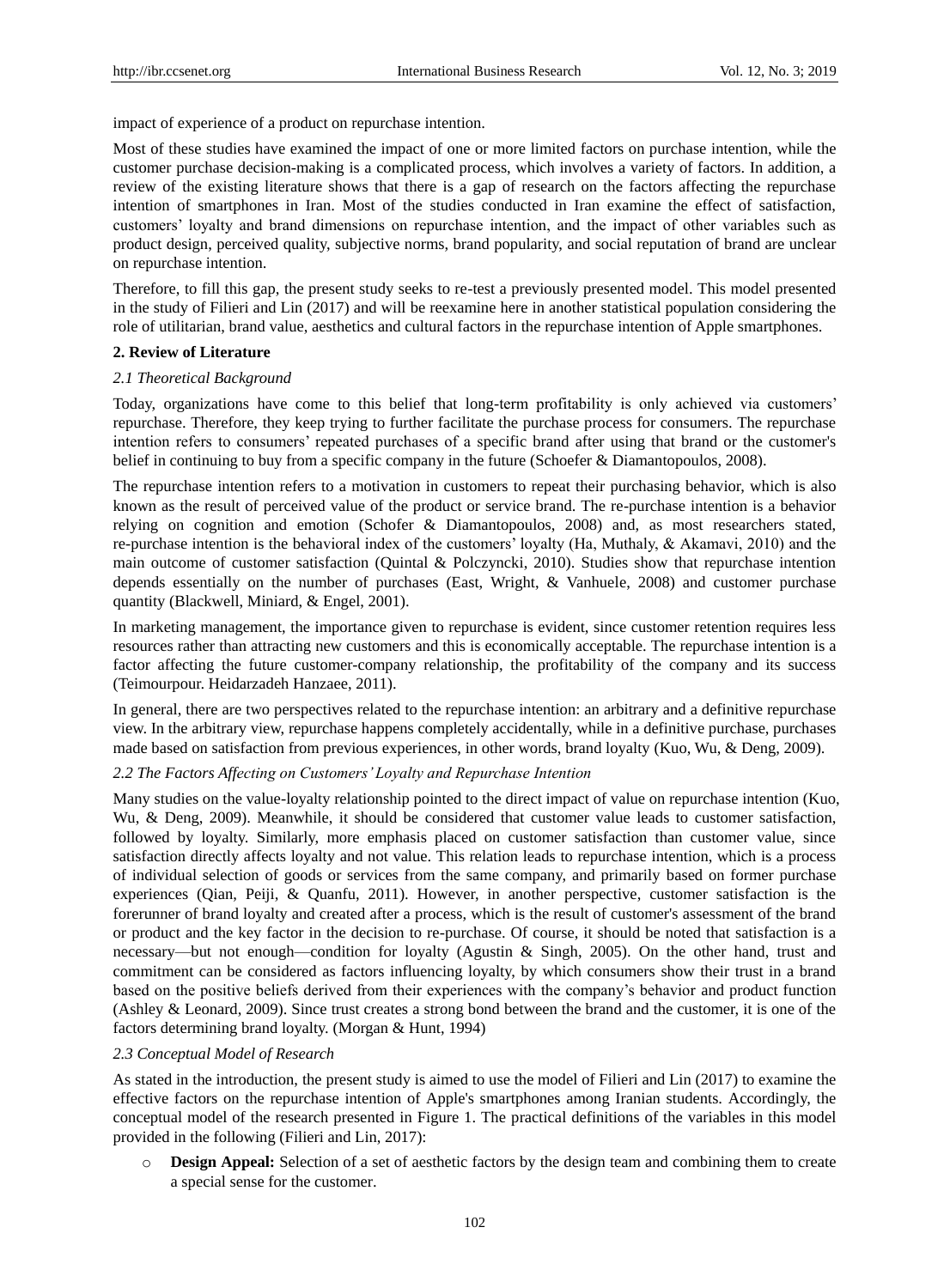- o **Perceived Quality:** The quality perceived by the customer in terms of features such as durability, reliability, and performance.
- o **Subjective Norms:** Individuals 'behaviors against social pressures and others' influence.
- o **Brand popularity:** the degree to which the consumer expresses his/her interest in a brand compared to the other rival brands.
- o **Social image:** A set of values that people are looking for by using Apple phones; values such as being specific, proudness, and arrogance.
- o **Repurchase intention:** The probability that the customer will purchase the same product the next time after experiencing it.



CHART1. Theoretical model and hypothesized relationships

#### (Filieri and Lin (2017))

According to the proposed model, the following hypotheses are developed:

- 1. The design of Apple phones has a significant impact on the socio image.
- 2. The design of Apple phones has a significant impact on the intention to repurchase Apple phones.
- 3. Perceived quality has a significant impact on the socio image.
- 4. Perceived quality has a significant impact on the intention to repurchase Apple phones.
- 5. The subjective norms have a significant impact on the socio image.
- 6. The subjective norms have a significant impact on the intention to repurchase the Apple phones.
- 7. Brand popularity has a significant impact on the socio image.
- 8. Brand popularity has a significant effect on the intention to repurchase Apple phones.
- 9. The socio image has a significant impact on the intention to repurchase Apple phones.

## **3. Method**

The present study is an analytical-descriptive research in terms of design, and applied in terms of purpose. Data collection was done from the documents and sources available in the libraries. Given that a questionnaire was used to collect the research data, the present study is a survey. The statistical population of the study included all students of management at the central branch of Azad university of Tehran, including about 6000 people. The sample size was determined n=361 according to the Morgan table. To evaluate the normality of the data, the kolmogorov-smirnov test was used. In order to test the research hypothesis, the structural equation in Lisrel was employed.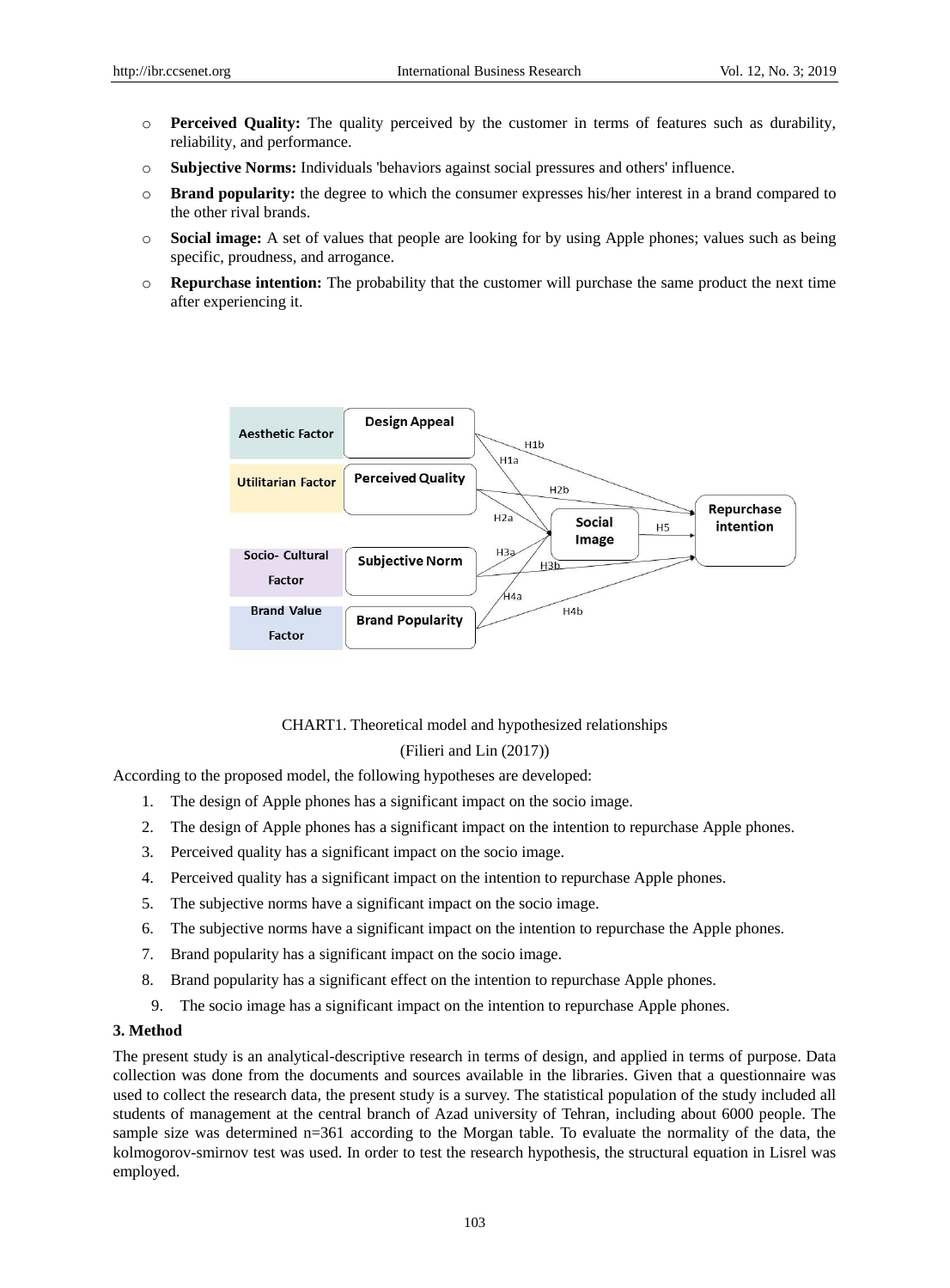# **4. Results**

Cronbach's alpha coefficient was calcualted to assess the reliability of questionnaire. Table 1 shows the Cronbach's alpha coefficient for the variables of study.

|  |  |  |  |  |  |  | Table 1. Variables, number of questions and reliability coefficient |
|--|--|--|--|--|--|--|---------------------------------------------------------------------|
|--|--|--|--|--|--|--|---------------------------------------------------------------------|

| Variable              | N of questions | Cronbach's alpha |
|-----------------------|----------------|------------------|
| Sociocultural factors | o              | 0.874            |
| Design appeal         | 6              | 0.864            |
| Subjective norm       | h              | 0.807            |
| Brand popularity      |                | 0.712            |
| Perceived quality     |                | 0.882            |
| Repurchase intention  |                | 0.920            |
| Total questionnaire   | 30             | 0.926            |

Using SPSS statistical software for data analysis, Cronbach's alpha coefficient for the total questionnaire was determined 926, which was desirable.

## **Normality of data test**

The assumption of the normality of the data tested via Kolmogorov-Smirnov technique at a significance level of 5%. Based on the results provided in Table 2, the research data are normal.

Table 2. Normality test

| Test construct       |       | Kolmogorov-Smirnov |
|----------------------|-------|--------------------|
|                      |       | Sig.               |
| Design appeal        | 0.717 | 0.682              |
| Subjective norm      | 0.678 | 0.748              |
| Brand popularity     | 0.583 | 0.887              |
| Perceived quality    | 0.637 | 0.811              |
| Socio image          | 0.431 | 0.992              |
| Repurchase intention | 0.686 | 0.734              |

# **Introducing Variables' Symbols**

In Table 3, the concepts and research factors along with their equivalents are provided.

Table 3. Concepts and research factors along with their equivalents in the model

| <b>Variable</b>      | <b>Equivalent</b> |
|----------------------|-------------------|
| Design appeal        | X1                |
| Subjective norm      | X <sub>2</sub>    |
| Brand popularity     | X <sub>3</sub>    |
| Perceived quality    | X <sub>4</sub>    |
| Socio image          | Y                 |
| Repurchase intention |                   |

# **Testing the research hypotheses**

To test the research hypotheses, structural equation modeling (SEM) is used. SEM is a comprehensive statistical approach to test the hypotheses about the relationships between observed and latent variables. For this purpose, the **maximum** likelihood **method** in LISREL has been used for estimation. In order to examine the research model which includes four independent variables (design appeal, subjective norms, brand popularity and perceived quality), it is necessary to ensure the fitness of the model before verifying structural relationships. In the research model, the quantity of chi-square has a degree of freedom of 185, which is desirable. Also, RMSEA is 0.017 and the Comparative Factor Index (CFI), Incremental Fitness Index (IFI), Normative Fitness Index (NFI), and Non-Normalized Fitness Index (NNFI) are all more than 0.9, so the model has an excellent fit (Table 4 )

# Table 4. Goodness of fit

| <b>Index of fitness</b> | RMSEA | וחר  | NFI  | <b>NNFI</b> | IFI  |
|-------------------------|-------|------|------|-------------|------|
| Acceptable values       | 0.082 | >0.9 | >0.9 | 0.9ء        | l-C  |
| <b>Estimated values</b> | 0.017 | ).96 | N 91 | 01 (        | 0.92 |

Figures 1 and 2 show the t-values and standardized estimates of the structural equation models for the conceptual model of research based on the relationship between independent variables and dependent variables.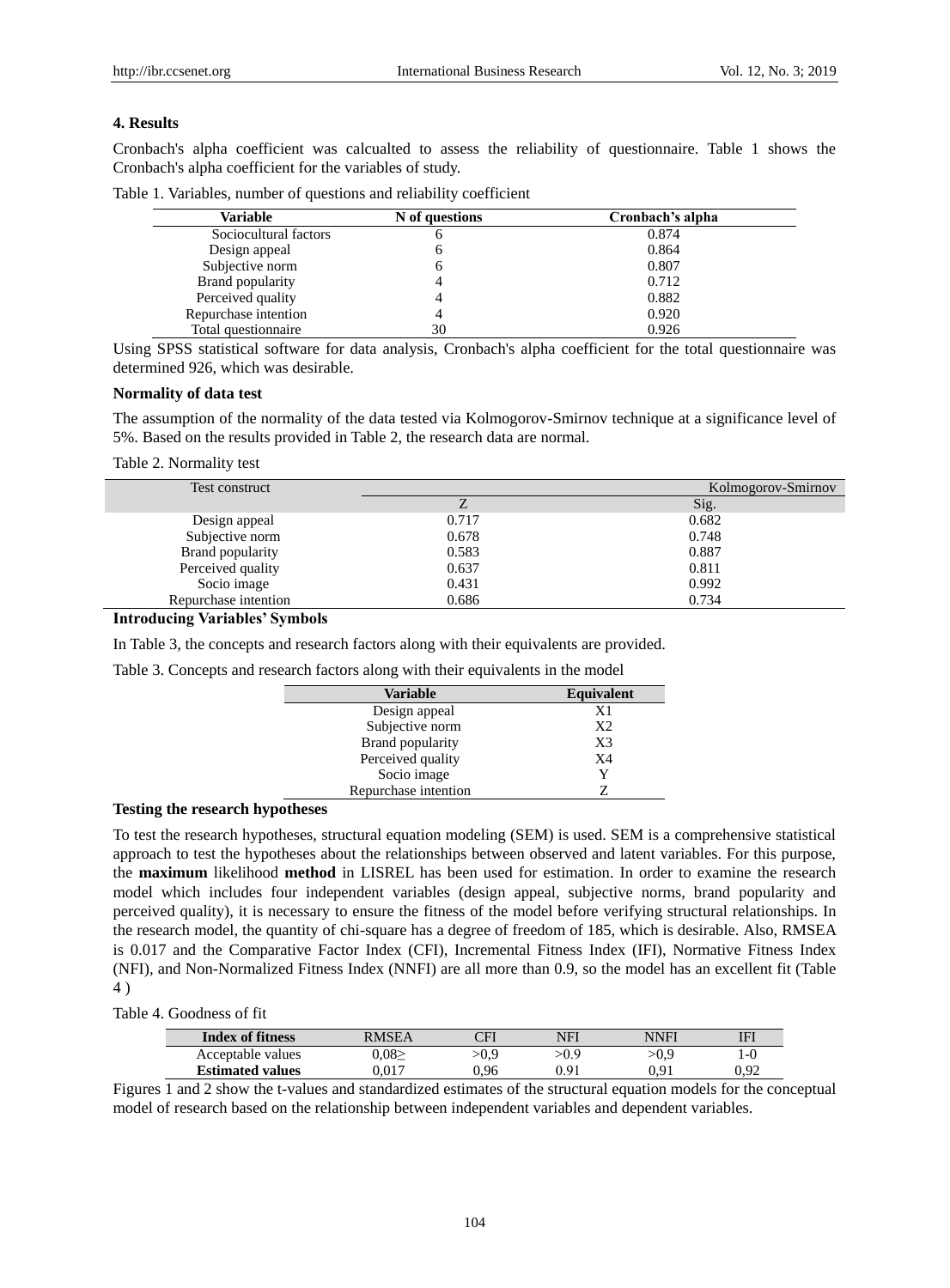





Figure 2. Model of the research in significance mode (T-VALUE)

The answer to research hypotheses is provided in table 5, based on figures 1 and 2.

Table 5. The results of estimated model at sig level 0.05

| <b>Hypotheses</b>                                                         | <b>T</b> value | <b>Standard coefficient</b> | results   |
|---------------------------------------------------------------------------|----------------|-----------------------------|-----------|
| The design of Apple phones has a significant impact on the socio image.   | 3.77           | 0.48                        | confirmed |
| The design of Apple phones has a significant impact on the intention to   |                |                             |           |
| repurchase Apple phones The design of Apple phones has a significant      | 5.22           | 1.01                        | confirmed |
| impact on the intention to repurchase Apple phones                        |                |                             |           |
| Perceived quality has a significant impact on the socio image.            | 2.82           | 0.55                        | confirmed |
| Perceived quality has a significant impact on the intention to repurchase | 3.65           | 0.94                        | confirmed |
| Apple phones.                                                             |                |                             |           |
| Perceived quality has a significant impact on the intention to repurchase | 8.46           | 0.54                        | confirmed |
| Apple phones                                                              |                |                             |           |
| The subjective norms have a significant impact on the socio image.        | 3.08           | 0.75                        | confirmed |
| The subjective norms have a significant impact on the intention to        | 7.44           | 0.15                        | confirmed |
| repurchase the Apple phones.                                              |                |                             |           |
| Brand popularity has a significant effect on the intention to repurchase  | 6.66           | 0.83                        | confirmed |
| Apple phones.                                                             |                |                             |           |
| The socio image has a significant impact on the intention to repurchase   |                |                             |           |
| Apple phones.                                                             | 4.74           | 0.40                        | confirmed |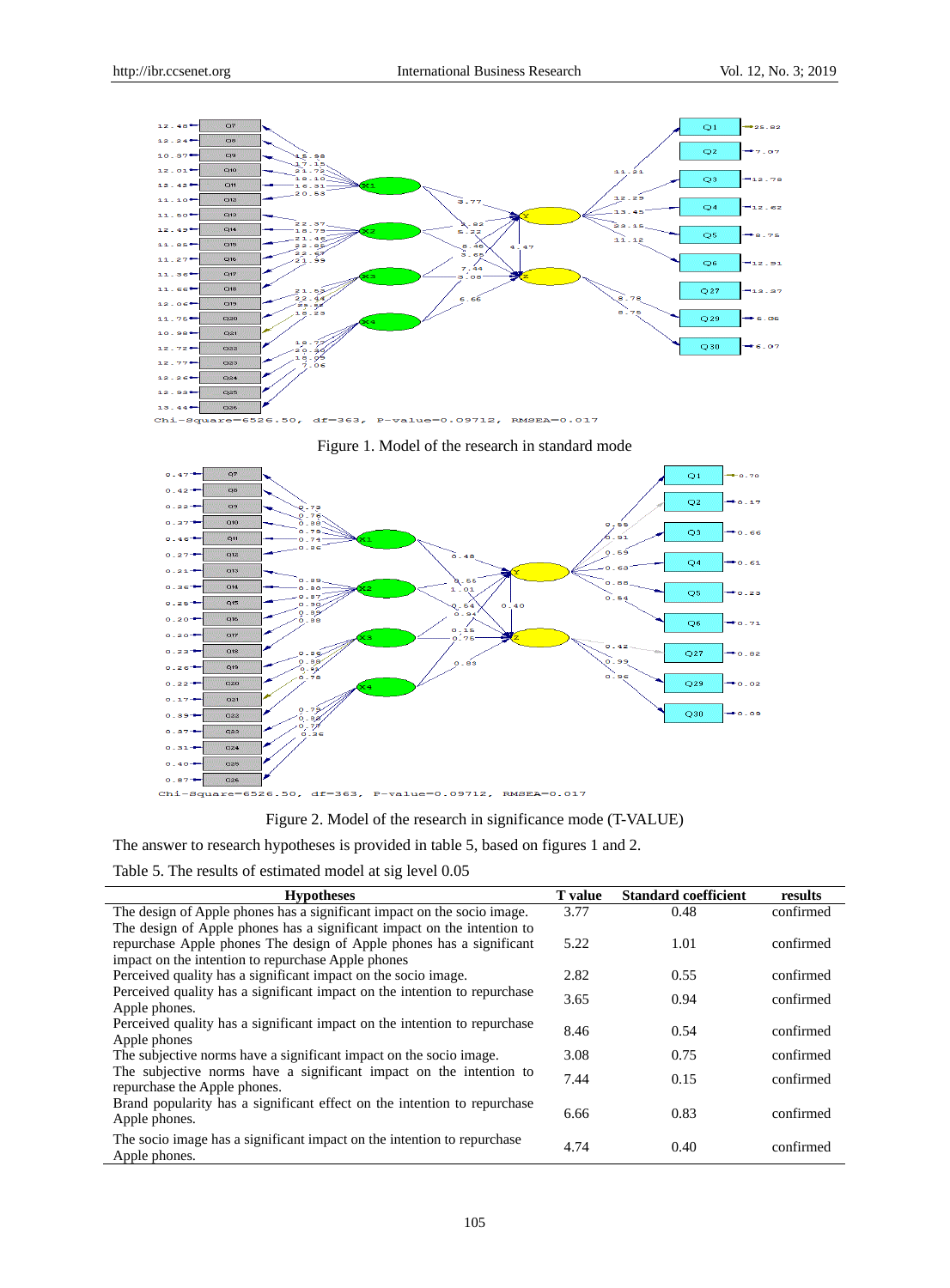#### Table 6. Path analysis

| Design appeal $\blacktriangleright$ sociocultural image $\blacktriangleright$ repurchase intention | $0.48*0.40=0.19$ |
|----------------------------------------------------------------------------------------------------|------------------|
| Subjective norms $\rightarrow$ sociocultural image $\rightarrow$ repurchase intention              | $0.55*0.40=0.22$ |
| Brand popularity $\rightarrow$ sociocultural image $\rightarrow$ repurchase intention              | $0.54*0.40=0.21$ |
| Perceived quality $\rightarrow$ sociocultural image $\rightarrow$ repurchase intention             | $0.15*0.40=0.06$ |

As observed in the conceptual model, the effect of four independent variables (design appeal, subjective norms, brand popularity and perceived quality) on the repurchase intention as the dependent variable was investigated. Examining these four factors has been done both directly (hypotheses 2, 4, 6 and 8), and indirectly through the mediating role of the "sociocultural image" (variables 1, 3, 5, and 7). The results of the direct impact of the four factors are provided in Table 5. Table 6 also shows the results of analyzed data related to these effects by considering the mediating role of the "socio- cultural image".

Based on the findings provided in Table 5, all four independent variables had a positive and significant effect on the repurchase intention of customers because their significance level was more than 1.96. According to Table 6, these four factors can also have a positive impact on the repurchase intention of Apple smartphones in the statistical population by strengthening the "socio-cultural image" of brand in the consumers. This effect is related to the variables, respectively.

#### **4. Discussion**

The present study addresses one of the important issues in the domain of customer behavior, namely, the repurchase intention, and, by re-examination of a conceptual model (Filieri and Lin, 2017), the role of the four main factors underlying the intention to repurchase Apple smartphones is investigated. These factors include design appeal, subjective norms, brand popularity, and perceived quality. In addition, the indirect impact of these factors has been examined by considering the mediating role of the "socio-cultural image". The results of the research showed that these four factors, either directly or indirectly, have a positive significant effect on the customers' repurchase intention. The findings of this study are in line with the results of the study by Filieri and Lin (2017).

The importance of product design appeal in re-purchasing comes from the fact that the product's core capabilities play a crucial role in the consumer's decision to purchase it. These capabilities include both the ability to meet the needs of the consumer from a smartphone and its aesthetic aspects. Consequently, if smartphone manufacturers are constantly looking for updates and innovations in their design and style, they can have a positive effect on their customers' intention to repurchase their products.

The positive impact of perceived quality on repurchase intention can indicate the high price of the product, improving the sense of respect, prestige and social status of the individual. Possessing these positive feelings will create motivation in the customer to repurchase the same brand of smartphones.

The positive impact of brand popularity on repurchase intention can be explained by the fact that brand popularity in the community is a kind of attitude and perception of the brand that can extend to the consumers of that particular brand. Moreover, the social impact of using a smartphone with a specific brand by culture-oriented people can also be a source of personal interest and, consequently, an incentive to repurchase the same brand of smartphone.

Regarding the positive impact of subjective norms on the intention to repurchase Apple smartphones, it can be said that in societies with a collective culture such as Iran, tendency to consistent and conformity with other people is high, and hence the popularity of this type of smartphone makes consumers more likely to have something that is considered by others to be good, high quality, and have a high social image.

In this study, the variables which have a positive effect on the repurchase intention were identified, which were ignored in previous studies in Iran. It is suggested that in marketing research, the variables identified in this research including product design appeal, perceived quality, subjective norms, brand popularity and cultural-social image receive a special attention. According to the obtained coefficients, the design appeal has the highest impact on the repurchase intention of smartphones. So paying attention to this variable is very important for attracting customers. Subjective norms, perceived quality, brand popularity, and sociocultural image are the next priorities. Obviously, the present study is conducted for a foreign product. It is suggested to the future studies replicate this study with a domestic product, to identify the factors influencing the repurchase intention of domestic products and give a report to the manufacturer.

## **References**

Agustin, C., & Singh, J. (2005). Curvilinear effects of consumer loyalty determinants in relational exchanges.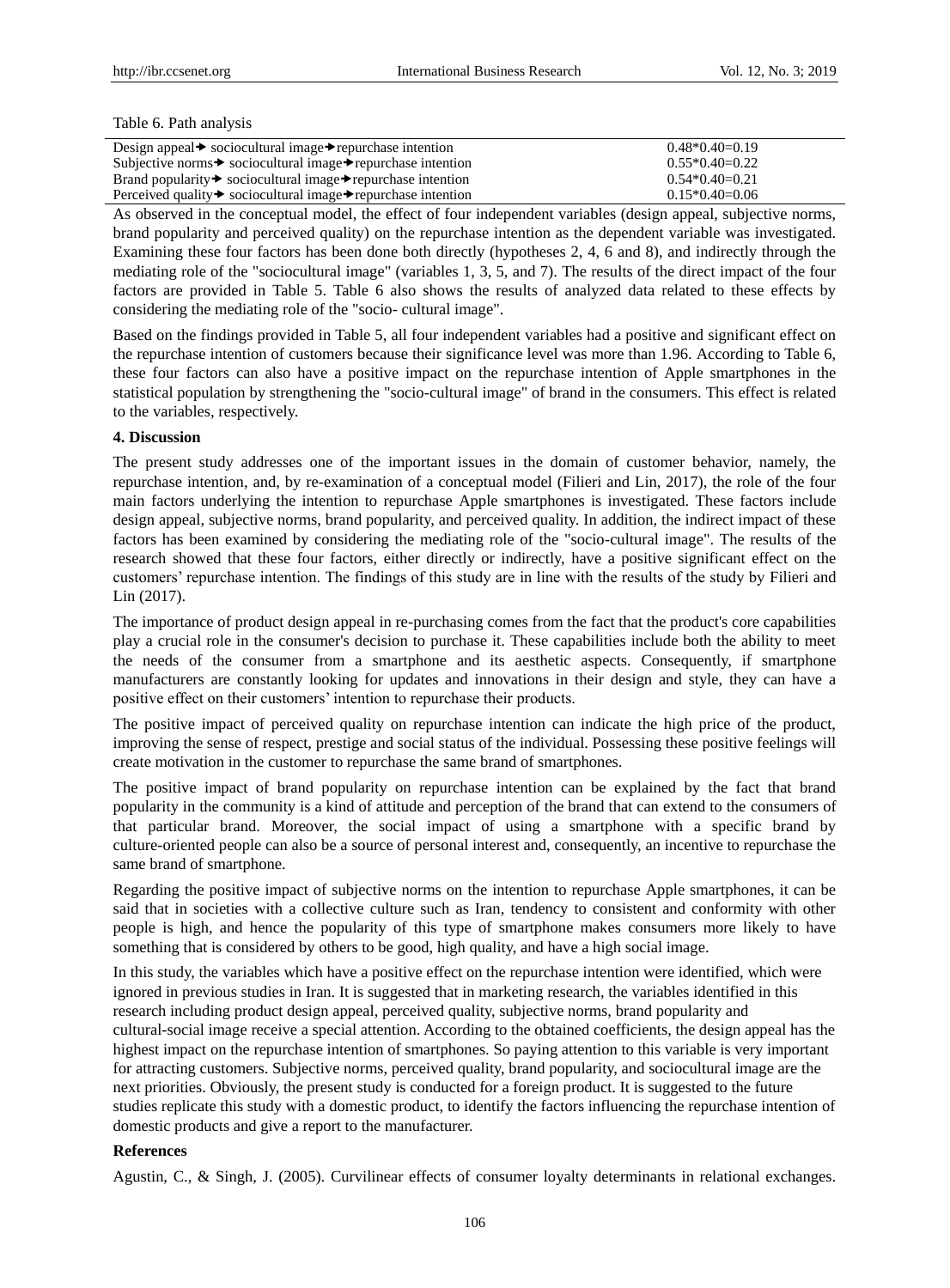*Journal of marketing research*, *42*(1), 96-108. https://doi.org/10.1509/jmkr.42.1.96.56961

- Ashley, C., & Leonard, H. A. (2009). Betrayed by the buzz? Covert content and consumer–brand relationships. *Journal of Public Policy & Marketing*, *28*(2), 212-220. https://doi.org/10.1509/jppm.28.2.212
- Blackwell, R. D., Miniard, P. W., & Engel, J. F. (2001). Consumer behavior 9th. *South-Western Thomas Learning. Mason, OH*.
- Bloch, P. H. (1995). Seeking the ideal form: product design and consumer response. *Journal of Marketing, 59*(3), 16-29. https://doi.org/10.1177/002224299505900302
- Chang, Y. P., & Zhu, D. H. (2012). The role of perceived social capital and flow experience in building users' continuance intention to social networking sites in China. *Computers in Human Behavior, 28*(3), 995-1001. https://doi.org/10.1016/j.chb.2012.01.001
- [Chechen,](http://www.sciencedirect.com/science/article/pii/S0378720616304165) L., [Hong-Nan,](http://www.sciencedirect.com/science/article/pii/S0378720616304165) L., [Margaret,](http://www.sciencedirect.com/science/article/pii/S0378720616304165) M. L., & [Sophea,](http://www.sciencedirect.com/science/article/pii/S0378720616304165) C. (2016),‖ Factors influencing online shoppers' repurchase intentions: The roles of satisfaction and regret". [Information & Management](http://www.sciencedirect.com/science/journal/03787206) Available online, December 2016, [In Press, Corrected Proof](http://www.sciencedirect.com/science/journal/aip/03787206) — [Note to users.](http://www.sciencedirect.com/science/article/pii/S0378720616304165#FCANote)
- Faryabi, M., Karami, A., & Rezaiee, S. (2011). "The effect of brand perceived value on customer re-purchase intention", Master thesis, Tabriz University.
- Faryabi, M., Senobar, N., & Maleki, A. S. (2017). "The Effect of Service Quality on Repurchase Intention and Good Sense of Customers with Mediating Role of Relationship Quality ", Master's thesis, Tabriz University.
- Filieri, R., & Lin, Z. (2017). The role of aesthetic, cultural, utilitarian and branding factors in young Chinese consumers' repurchase intention of smartphone brands. *Computers in Human Behavior, 67,* 139-150. https://doi.org/10.1016/j.chb.2016.09.057
- Ha, H. Y., Muthaly, S. K., & Akamavi, R. K. (2010). Alternative explanations of online repurchasing behavioral intentions: A comparison study of Korean and UK young customers. *European Journal of Marketing*, *44*(6), 874-904. https://doi.org/10.1108/03090561011032757
- Jalali, S. M., Kheiri, B., & Khadem, M. (2011). "Investigating the Factors Affecting Brand Loyalty and Repurchase Intention of Iranian Consumers (Case Study: Home Appliances)". *Journal of Researcher (Management), 8*(24).
- Kim, D., Chun, H., & Lee, H. (2014). Determining the factors that influence college,students' adoption of Smartphones. *Journal of the Association for information, Science and Technology, 65*(3), 578e588. https://doi.org/10.1002/asi.22987
- Koo, C., Chung, N., & Kim, H. W. (2015). Examining explorative and exploitative uses of smartphones: a user competence perspective. *Information Technology & People, 28*(1), 133-162. https://doi.org/10.1108/ITP-04-2013-0063
- Kuo, Y. F., Wu, C. M., & Deng, W. J. (2009). The relationships among service quality, perceived value, customer satisfaction, and post-purchase intention in mobile value-added services. *Computers in human behavior*, *25*(4), 887-896. https://doi.org/10.1016/j.chb.2009.03.003
- Lai, F., Griffin, M., & Babin, B. J. (2009). How quality, value, image, and satisfaction create.
- Lee, M. C. (2010). Explaining and predicting users' continuance intention toward e-learning: An extension of the expectation–confirmation model. *Computers & Education, 54*(2), 506-516. https://doi.org/10.1016/j.compedu.2009.09.002
- Persaud, A., & Azhar, I. (2012). Innovative mobile marketing via smartphones: are consumers ready? *Marketing Intelligence & Planning, 30*(4), 418-443. https://doi.org/10.1108/02634501211231883
- Qian, S. U., Peiji, S. H. A. O., & Quanfu, Y. E. (2011). An integrated analysis framework for customer value, customer satisfactory, switching barriers, repurchase intention and attitudinal loyalty: Evidences from China mobile data services. *Management Science and Engineering*, *5*(3), 135-142.
- Quintal, V. A., & Polczynski, A. (2010). Factors influencing tourists' revisit intentions. *Asia Pacific Journal of Marketing and Logistics*, *22*(4), 554-578. https://doi.org/10.1108/13555851011090565
- Raffaele, F., & Lin, Z. B. (2016). The role of aesthetic, cultural, utilitarian and branding factors in young Chinese consumers' repurchase intention of smartphone brands. *Computers in Human Behavior,* 1-12.
- Ranjbarian, B. (2012). "Analysis of the relationship between perceived value, perceived quality, customer satisfaction and repurchase intention in Tehran's chain stores." *Commercial Management, 1*(11), 6.